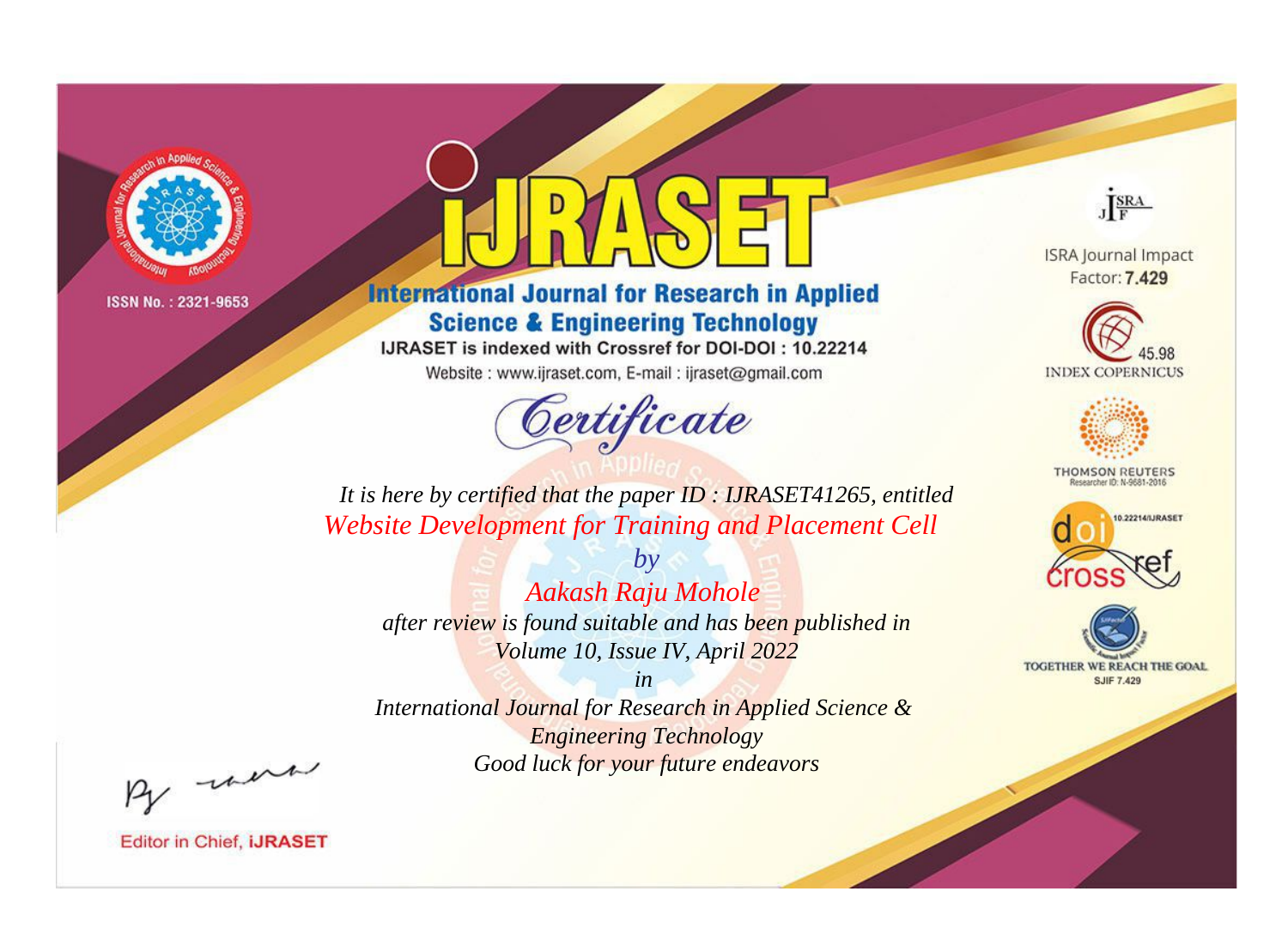

# **International Journal for Research in Applied Science & Engineering Technology**

IJRASET is indexed with Crossref for DOI-DOI: 10.22214

Website: www.ijraset.com, E-mail: ijraset@gmail.com



JERA

**ISRA Journal Impact** Factor: 7.429





**THOMSON REUTERS** 



TOGETHER WE REACH THE GOAL **SJIF 7.429** 

*It is here by certified that the paper ID : IJRASET41265, entitled Website Development for Training and Placement Cell*

*by Prathamesh Shravan Waghawade after review is found suitable and has been published in Volume 10, Issue IV, April 2022*

*in* 

*International Journal for Research in Applied Science & Engineering Technology Good luck for your future endeavors*

By morn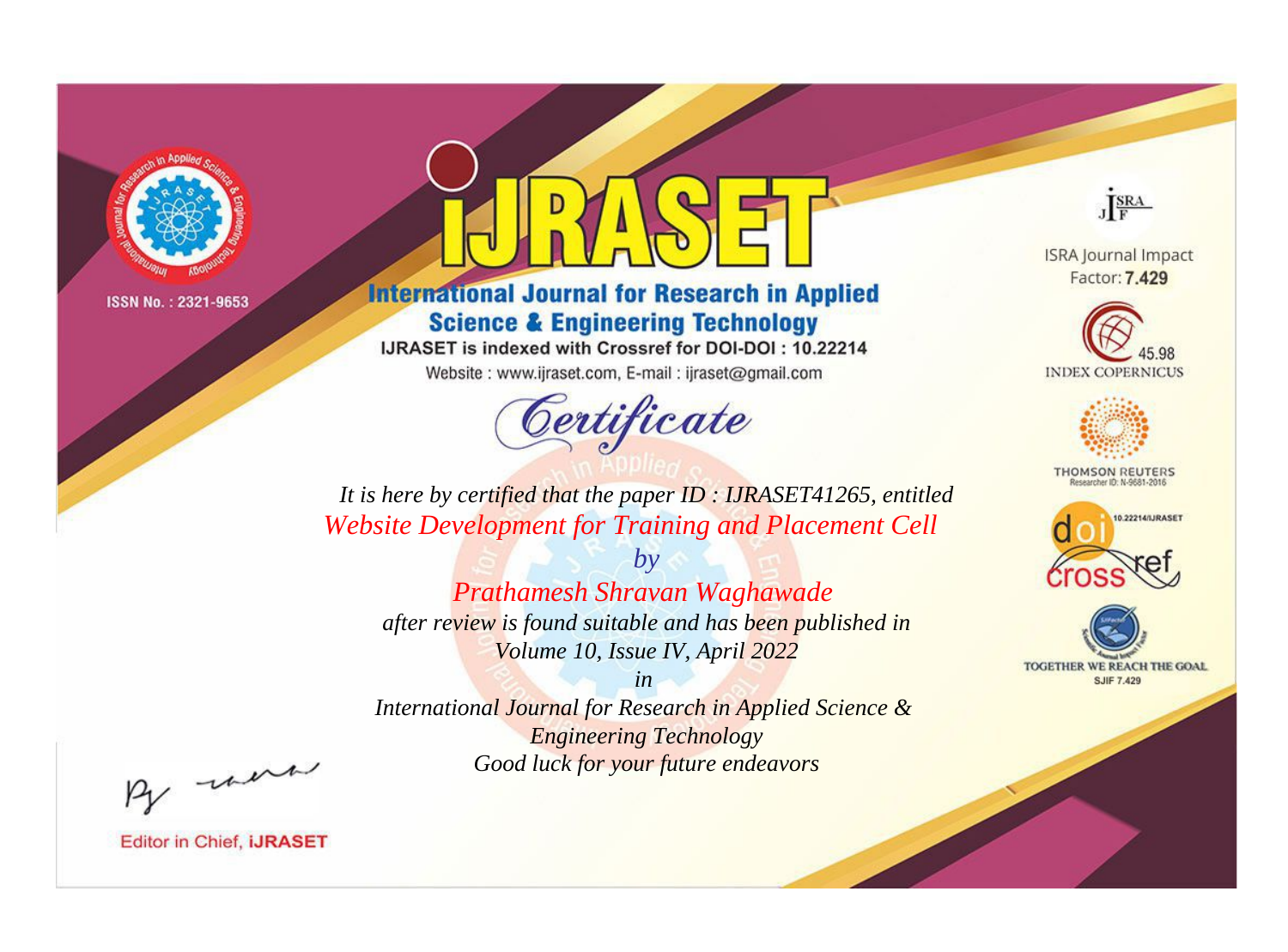

# **International Journal for Research in Applied Science & Engineering Technology**

IJRASET is indexed with Crossref for DOI-DOI: 10.22214

Website: www.ijraset.com, E-mail: ijraset@gmail.com



JERA

**ISRA Journal Impact** Factor: 7.429





**THOMSON REUTERS** 



TOGETHER WE REACH THE GOAL **SJIF 7.429** 

*It is here by certified that the paper ID : IJRASET41265, entitled Website Development for Training and Placement Cell*

*Satej Sachin Pangire after review is found suitable and has been published in Volume 10, Issue IV, April 2022*

*by*

*in International Journal for Research in Applied Science &* 

*Engineering Technology Good luck for your future endeavors*

By morn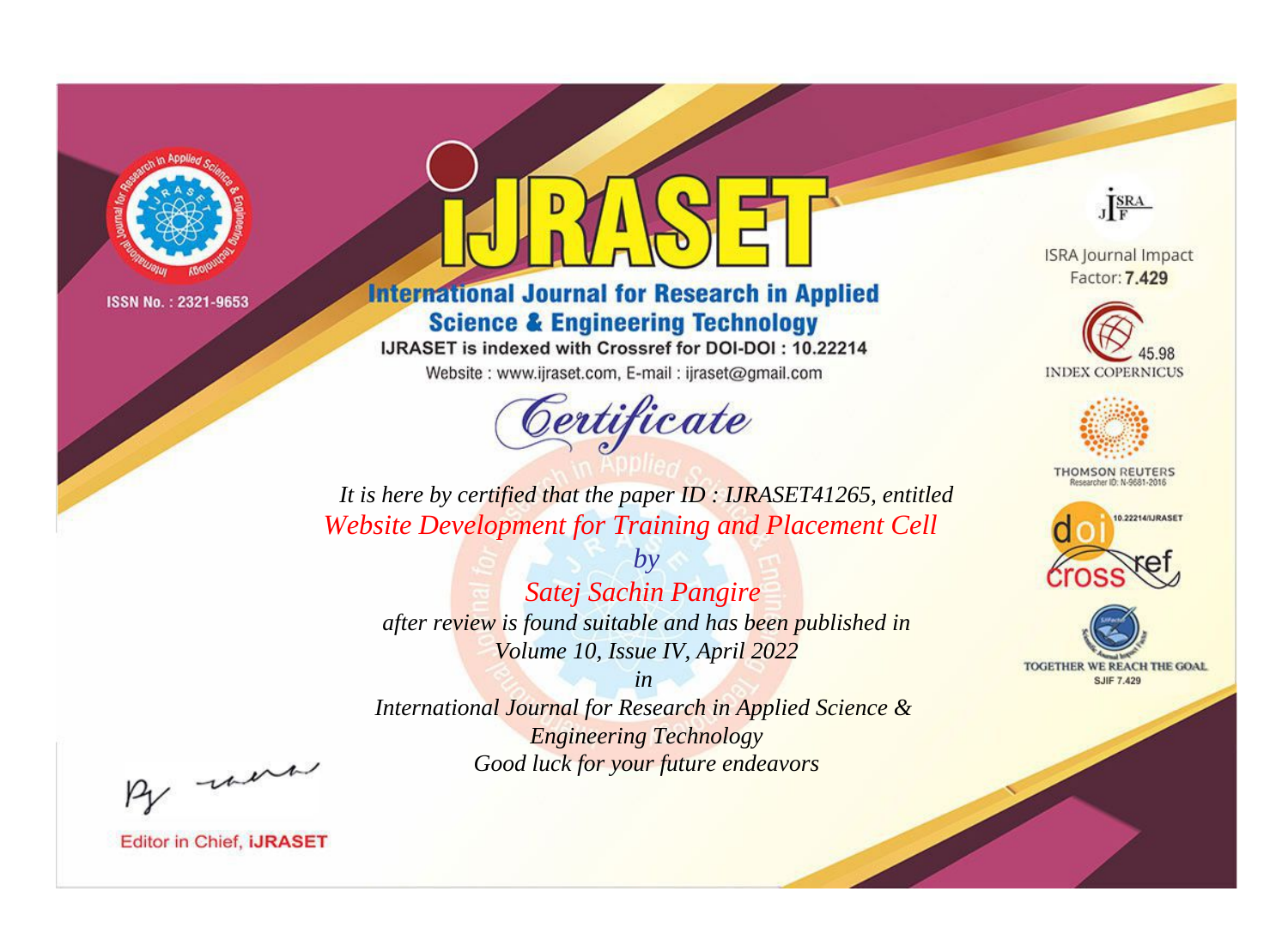

# **International Journal for Research in Applied Science & Engineering Technology**

IJRASET is indexed with Crossref for DOI-DOI: 10.22214

Website: www.ijraset.com, E-mail: ijraset@gmail.com



JERA

**ISRA Journal Impact** Factor: 7.429





**THOMSON REUTERS** 



TOGETHER WE REACH THE GOAL **SJIF 7.429** 

*It is here by certified that the paper ID : IJRASET41265, entitled Website Development for Training and Placement Cell*

*Shreyash Sayaji Khot after review is found suitable and has been published in Volume 10, Issue IV, April 2022*

*by*

*in* 

*International Journal for Research in Applied Science & Engineering Technology Good luck for your future endeavors*

By morn